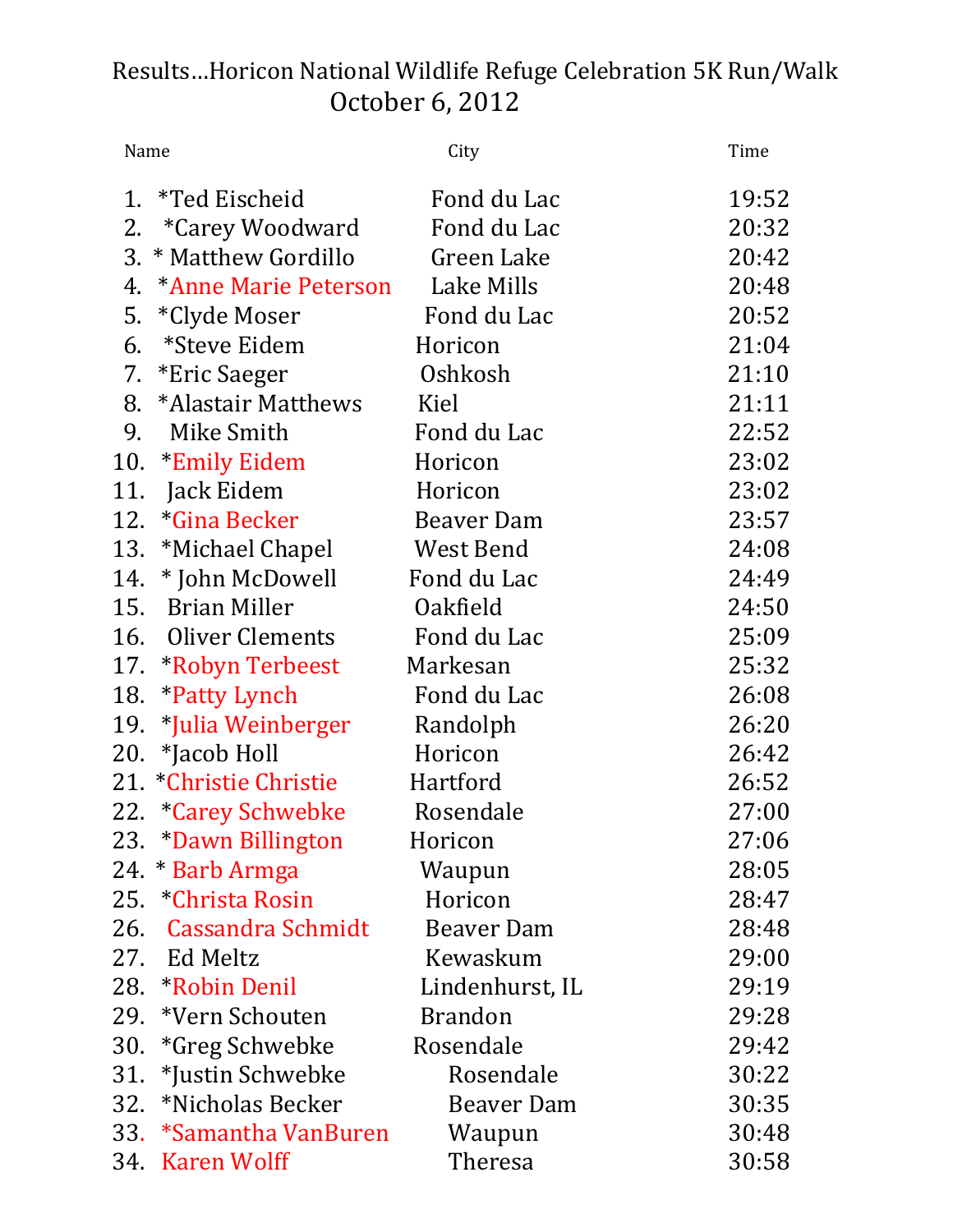| 35. Rebecca Steiner    | Waupun             | 31:12   |
|------------------------|--------------------|---------|
| 36. Janice Kok         | Randolph           | 31:21   |
| 37. *Jim Wirkes        | Oshkosh            | 31:31   |
| 38. *Kayla Schwebke    | Rosendale          | 31:38   |
| 39. Jerry Helms        | Waupun             | 33:09   |
| 40. * Amanda Kutka     | Helenville         | 33:13   |
| 41. *Cassie Kutka      | Helenville         | 33:27   |
| 42. *Steve Kutka       | Helenville         | 33:32   |
| 43. *Jerry Robl        | Oshkosh            | 33:53   |
| 44. *Don Bilardello    | Madison            | 34:11   |
| 45. * Shawn Kelderman  | <b>Brownsville</b> | 34:23   |
| 46. Mark Kelderman     | <b>Brownsville</b> | 35:19   |
| 47. *Gary Soldner      | Fox Lake           | 35:54   |
| 48. *Jeanne McDowell   | Fond du Lac        | 38:48   |
| 49. Amanda Bahls       | Beaver Dam         | 39:13   |
| 50. *Nancy Lanyi       | Malone             | 39:23   |
| 51. Kim Thompson       | Markesan           | 39:33   |
| 52. *Sharon Secord     | Fond du Lac        | 40:45   |
| 53. *Larry Stam        | Waupun             | 40:45   |
| 54. *Patti Drager      | Neshkoro           | 43:07   |
| 55. Kayla Hendricks    | Beaver Dam         | 44:19   |
| 56. *Katie Hoogenakker | Waupun             | 45:39   |
| 57. *Chris Stam        | Waupun             | 45:40   |
| 58. Kelly Wondra       | Iron Ridge         | 47:28   |
| 59. Jason Keller       | Iron Ridge         | 47:30   |
| 60. *Mary Ann Eidem    | Horicon            | 47:36   |
| 61. *Bill Ripp         | Hartford           | 48:33   |
| 62. Michael Matusinec  | Brown Deer         | 50:34   |
| 63. Carol Ripp         | Hartford           | 56:33   |
| 64. *Alex Handlos      | Hartland           | 57:20   |
| 65. *Rene VanDeList    | Oshkosh            | 57:20   |
| 66. Nancy Diedrich     | Plymouth           | 58:53   |
| 67. *Richard Diedrich  | Plymouth           | 59:18   |
| 68. * Amanda Suleski   | Waukesha           | 1:01 55 |
| 69. *Khara Suleski     | Waukesha           | 1:01.55 |
| 70. *Jason Suleski     | Oshkosh            | 1:01:57 |
| 71. Laura Block        | Oshkosh            | 1:02:05 |
| 72. Don Suleski        | Waukesha           | 1:02:07 |